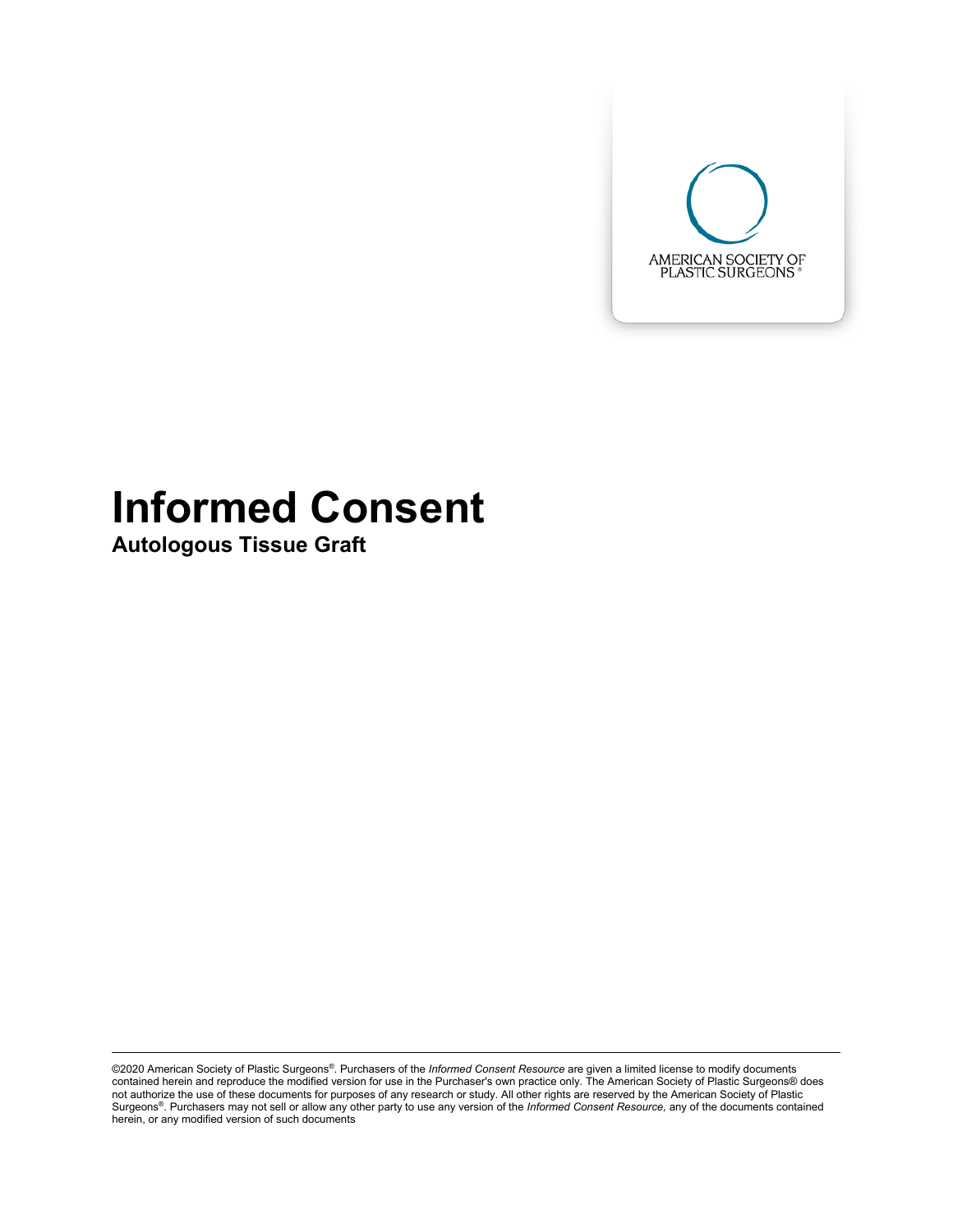

#### **INSTRUCTIONS**

This is an informed consent document to help you learn about the **autologous tissue graft** surgery. It will outline the risks and other treatments.

It is important that you read the whole document carefully. Please initial each page. Doing so means you have read the page. Signing the consent agreement means that you agree to the surgery that you have talked about with your plastic surgeon.

#### **GENERAL INFORMATION**

In an **autologous tissue graft,** tissue from one part of your body is taken and put in another part. This may involve one or more surgeries. These could be any of the following: (Place X or check mark on the planned surgery)

\_\_\_Fat graft

- Dermal (skin) graft
- Dermal fat graft (combination of skin and fat)
- Fascial graft (emporalis fascia, fascia lata, galea, etc.)
- Cartilage graft
- \_\_\_Bone graft
- \_\_\_Mucosal graft
- Nerve graft

#### **OTHER TREATMENTS**

There are other forms of treatment. Some of these treatments need surgery. Some methods do not need surgery. You can go in for fillers (synthetic liquid or gelatinous materials), synthetic solids, perforated materials, or implants. You can also opt for allografts (tissue that comes from a person other than yourself) or xenografts (animal tissue).

All treatments have their own risks and possible problems.

### **SPECIFIC RISKS OF AUTOLOGOUS TISSUE GRAFT SURGERY**

**Recipient Site (where the graft is moved to):** There are general risks of surgery. These are explained in another form. There are risks linked to the recipient site—the place where the graft is put. These risks include under correction, overcorrection, resorption of the graft (volume or size becomes less). You may also see changes in how it looks over time. In some cases, the graft may "not take" (that is, it's not inserted properly into your body). You may get scars. You may also be able to feel the graft. Sometimes, the graft may even move from the original site. With fat grafting, the fat injections may enter your blood stream (called an "embolus") and cause problems. This may even lead to death.

**Donor Site (where the graft is taken from):** There are general risks of surgery. These are explained in another form. Some risks are linked to the donor site—that is, the place the tissue is taken from. These risks include changes in shape and color and loss of feeling or function. In some cases, you may not be able to use that area for future grafts.

#### **DISCLAIMER**

Informed consent documents give you information about a surgery you are considering. These documents explain the risks of that surgery. They also discuss other treatment options, including not having surgery. However, informed consent documents can't cover everything. Your plastic surgeon may give you more or different information. This may be based on the facts of your case.

**Page 1 of 3 Patient Initials COVID-2020** American Society of Plastic Surgeons® This form is for reference purposes only. It is a general guideline and not a statement of standard of care. Rather, this form should be edited and amended to reflect policy requirements of your practice site(s), CMS and Joint Commission requirements, if applicable, and legal requirements of your individual states. The ASPS does not certify that this form, or any modified version of this form, meets the requirements to obtain informed consent for this procedure in the jurisdiction of your practice.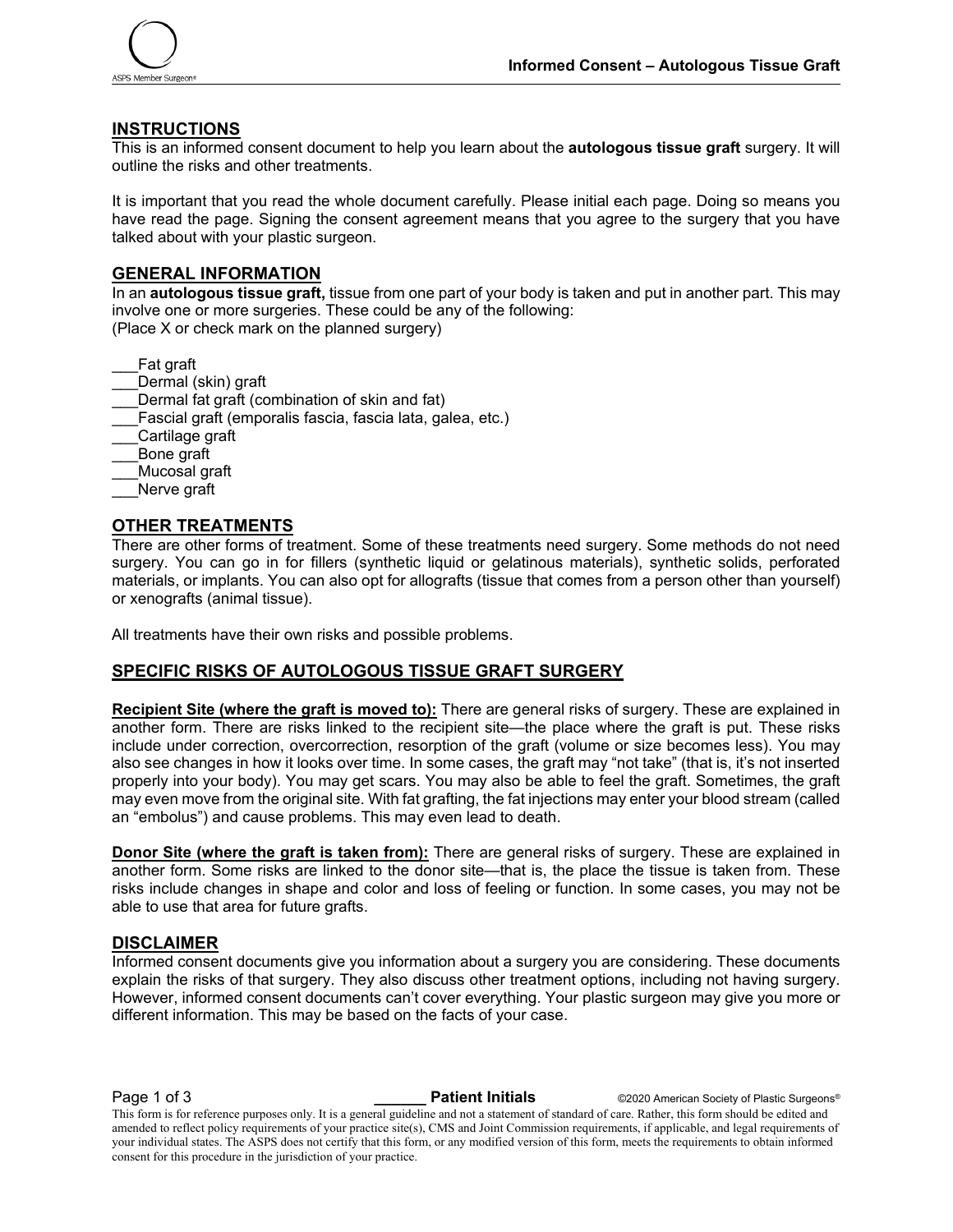Informed consent documents are not meant to define or serve as the standard of medical care. Standards of medical care are determined based on the facts involved in an individual case. They may change with advances in science and technology. They can also change with the way doctors practice medicine.

**It is important that you read the above information carefully and get all your questions answered before signing the consent agreement on the next page.**

**Page 2 of 3 Patient Initials COVID-2020** American Society of Plastic Surgeons®

This form is for reference purposes only. It is a general guideline and not a statement of standard of care. Rather, this form should be edited and amended to reflect policy requirements of your practice site(s), CMS and Joint Commission requirements, if applicable, and legal requirements of your individual states. The ASPS does not certify that this form, or any modified version of this form, meets the requirements to obtain informed consent for this procedure in the jurisdiction of your practice.